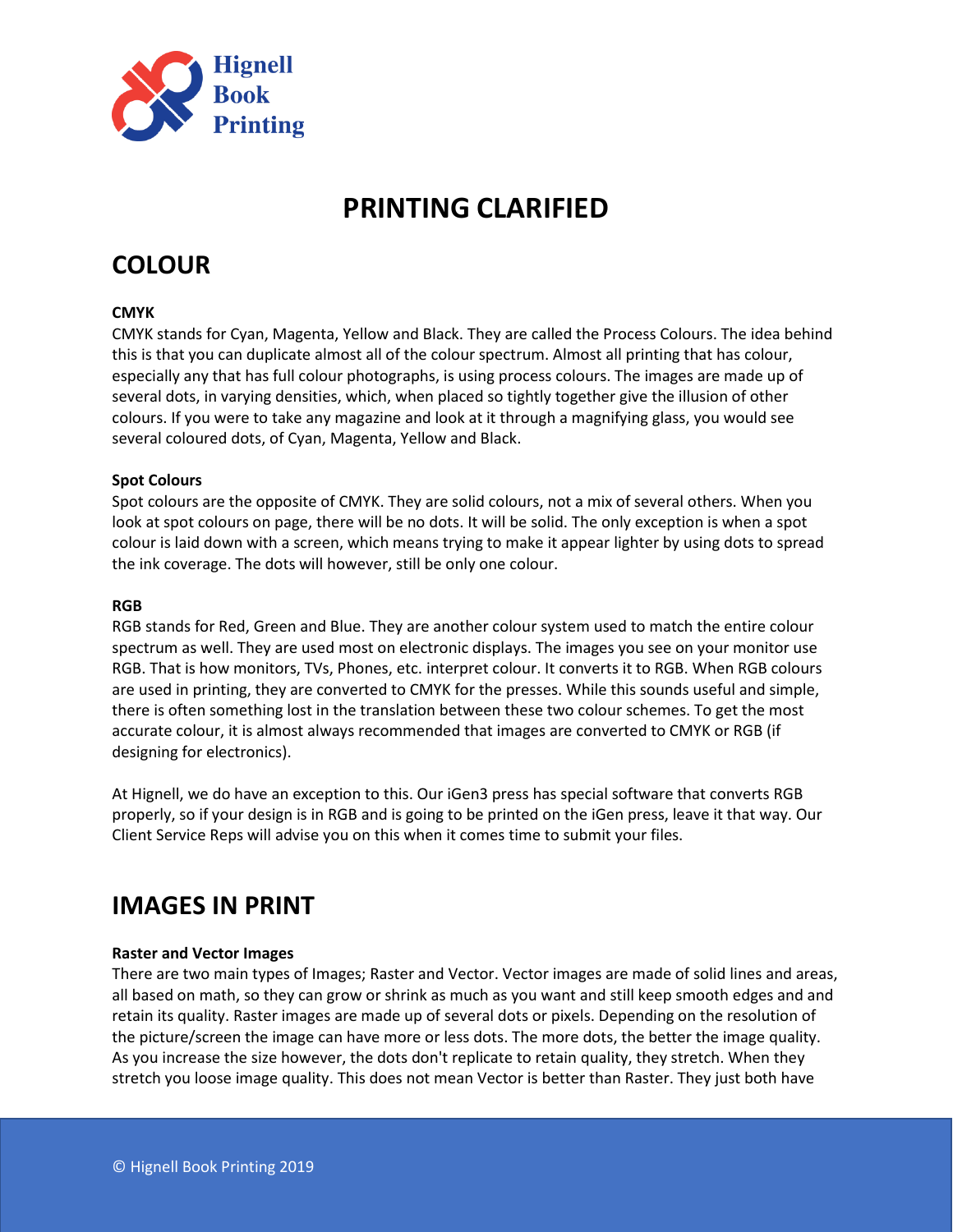

their uses. Digital artwork, logos and type are best suited to vector where full colour images and scanned images should be raster.

An example Vector and Raster in practice are like using Photoshop and Illustrator. Photoshop is a raster based program and will create raster images. Type done in Photoshop is never as clear as type done in Illustrator or inDesign. In contrast, Illustrator and inDesign are vector based and will create vector images and artwork.

## **Line Art**

Line art is simple black and white images (or any 2 colours), created from solid strokes. Most people seem to think the term "Line" means straight lines. Line art is really just an image not made up of dots. They are simple and usually print well.

## **Halftone images**

Halftone images are pretty much all images made up of dots. By placing dots of varying shades and colours in certain patterns and different densities you create the illusion of an image. The farther away you look at the dots or the more there are, the more solid a picture looks.

# **METHODS OF PRINTING**

#### **Letterpress**

The first ever press was a Letterpress. It basically uses stamps to grab ink and place it on the paper (or other material). Think of a typewriter, but doing whole pages in one press. Of course, this took long to do as each page was setup before by hand and manually placing these letter stamps in place. As time went on, full page stamps were created instead to make the process easier (though still inefficient compared to other methods). Today however, the Letterpress is not used much as it is not an efficient and far too expensive method of printing.

#### **Offset Lithography**

This method of printing is the most common used today. It is also one of the oldest. It works on the principle that water and oil (ink) don't mix. Using metal or polyester sheets (called plates), image and non-image areas are burned onto the plate using light to expose the image areas. this plate is attached onto a cylinder that as it goes around on the press, picks up water onto the non image areas. since water and oil don't mix, when the plate comes into contact with the ink, it only sticks to where the water isn't, our image area. The plate then comes into contact with a rubber sheet (called a blanket) and it transfers the image. The blanket them rotates around and presses to image into the paper. This is where the offset term comes from. While other methods can be done with offset theories, the Offset Lithography is so common that when someone refers to offset printing, this is what they mean.

#### **Flexography**

This is traditionally used to print labels. If you look at a bottle of pop, the plastic or cellophane label on it was likely done by flexography. It is the packaging industry who primarily uses flexography. The idea behind flexography is similar to a Letterpress where it uses a stamp, but this one is created with rubber etched with tiny grooves that pick up ink. The rubber stamp (plate) wrapped around a cylinder which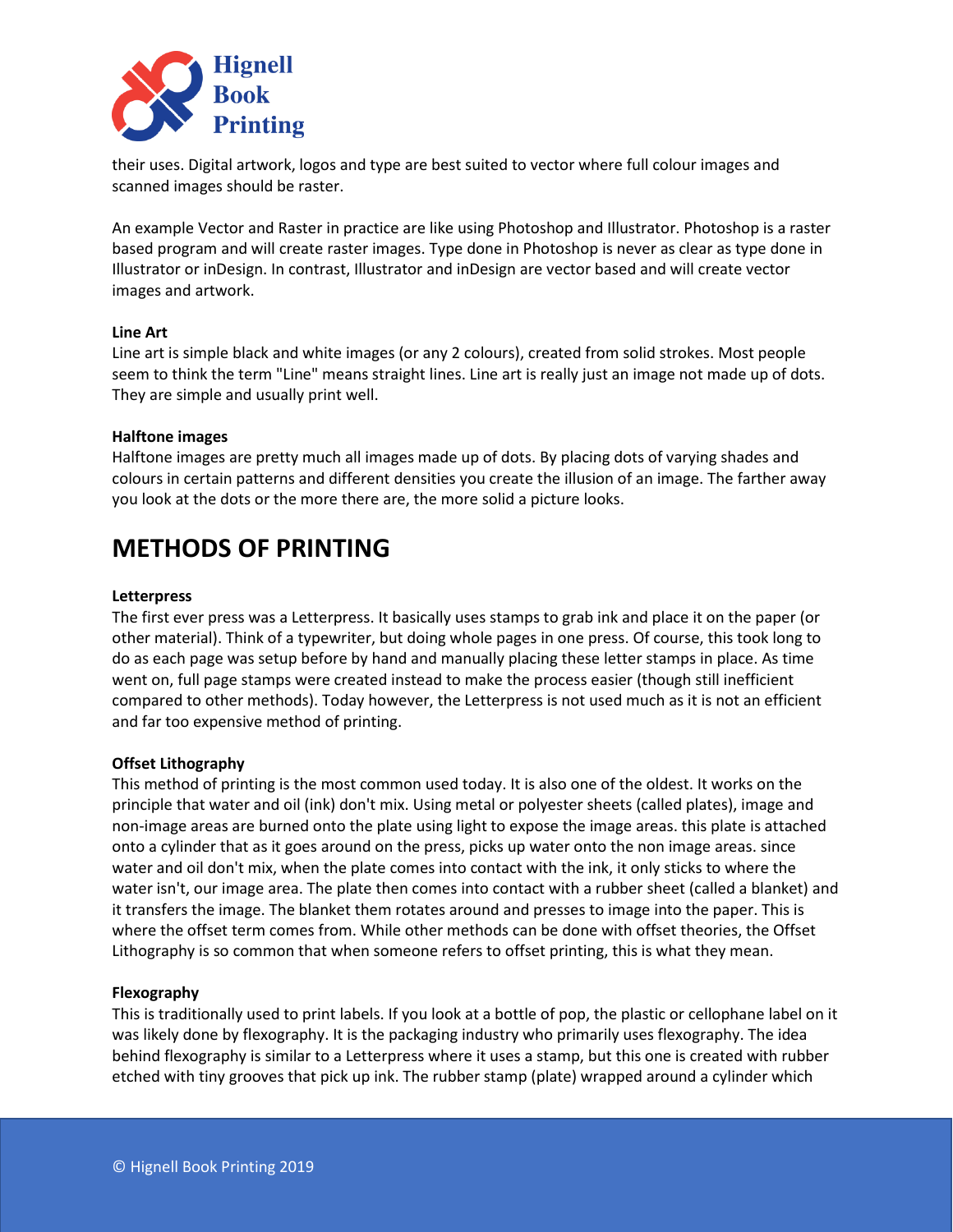

rotates and picks up ink from a reservoir then presses it into the printing material. This is often done on plastics, tissues, labels, stickers and cardboard.

# **Gravure**

This is a method usually used in printing long runs of magazines. Much like flexography, gravure printing has a cylinder that picks up ink in tiny etched grooves and places it on the paper. The difference is, gravure doesn't use a plate. Its grooves are actually etched into the cylinder. This allows it to last much longer and can be used for more impressions (contacts with the paper/material) before it wears out.

#### **Screen Printing**

This is still a common method of printing. It is often used on all the odd materials. Solid letters on plastics, T-shirts and clothing materials, a lot of signs and others use screen printing. The idea behind screen prints is basically a screened material such as silk or nylon is stretched across a frame and fastened into place. A stencil, cut my hand or made electronically, is placed over that screen to block out non printing areas. Ink (often rubber based) is placed inside the frame and scrapped across the stencil with a rubber squeegee. The ink goes through the screen and onto the material.

# **Digital Printing**

There are several way to do digital printing. Many methods try to reproduce the effects of the previously described styles. There are inkjet, laser and toner, and magnetic digital printers. In inkjet, the ink cartridge holds liquid ink that is released in tiny sprays onto the paper . It makes several dots, that when viewed without a magnifying glass creates the illusion of your image. Laser and toner method uses a laser to charge the paper in certain areas which will attract toner of cymk colours to it. It then goes through a fuser which melts the toner into the paper. Magnetic works in much the same way but instead of electrical charges, it uses magnetic ones. It also passes through a fuser to melt the toner on.

This is all just touching the tip of the iceberg for each of these methods. This is just a rough summary of what these printing methods are all about. If you are interested in learning more, the internet has all the information you could want about this. Printing is considered the greatest invention of the second millennium and is a major reason why we are where we are today.

# **BINDING STYLES**

# **Perfect Bound**

Perfect binding is a binding method that works by fastening the book block to the cover spine. A machine will lay hot glue on the binding edge of the complete book and then the cover is attached to it. It is often used for softcover books and is most familiar to people in the form of paperback books. It is also called adhesive binding, or unsewn binding.

#### **Coil Bound**

Spiral binding is a punch-and-bind system that uses a plastic or metal spiral wire that is wound through punched holes on the binding edge. It is the type of binding most often used for school notebooks, cookbooks and steno pads.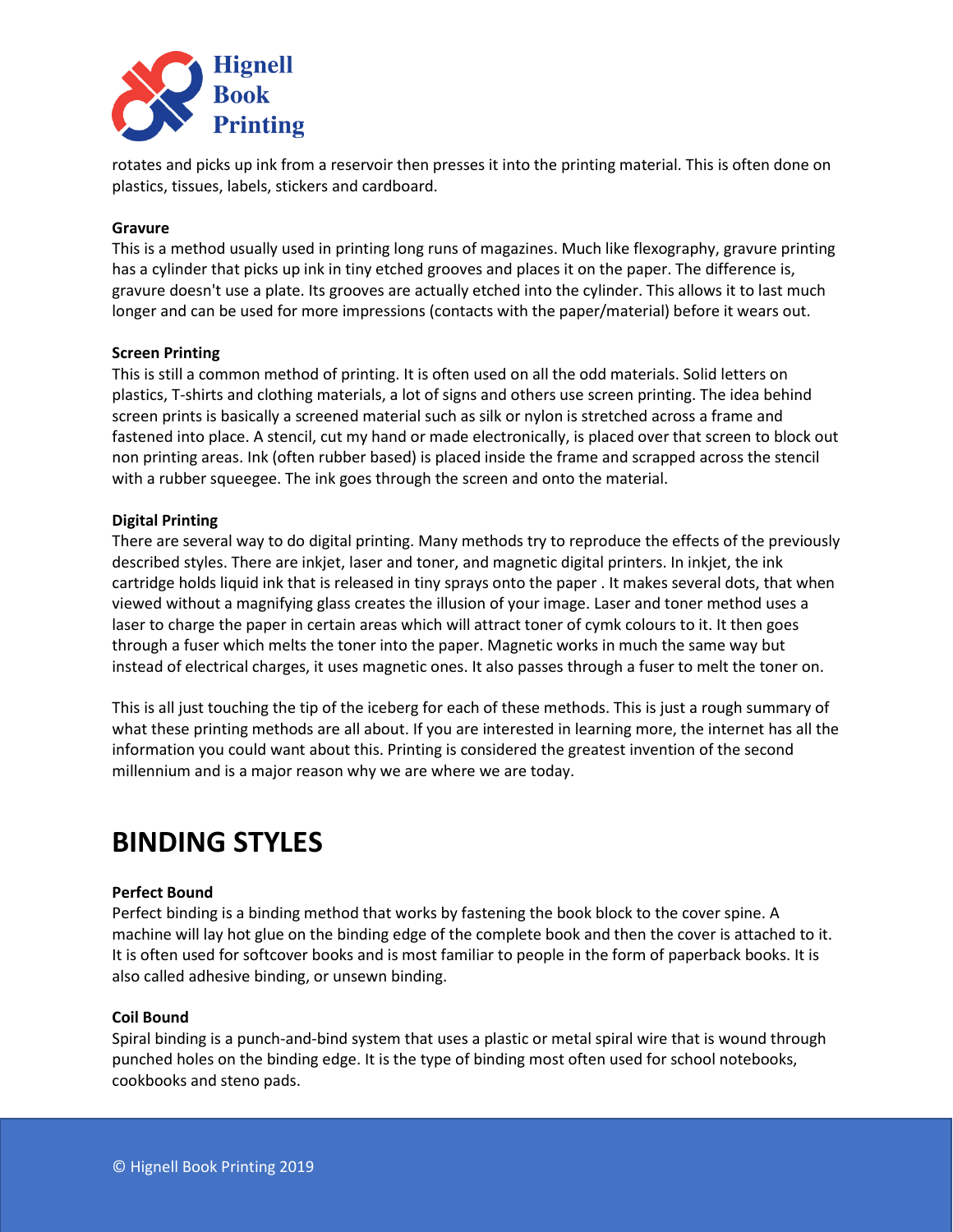

## **Plastic Comb Binding**

Also called GBC binding, plastic comb binding is a punch-and-bind system that is used for many office documents. Its main advantage is that it is inexpensive and easily edited. Its disadvantage is its appearance and the security of the final book.

# **Wire-O**

Wire-O is a punch-and-bind system, similar to the plastic comb binding, but uses a wire to bind the pages together.

## **Wire Stitching**

Wire stitching is a form of binding that uses wire staples to bind sheets together. Wire stitching can either be used as side stitching, or saddle stitching. Side stitching is used for thin books that are usually then either covered with a hard cover, or a tape strip. Saddle stitching binds the sheets together through the fold in the center of several pages. This form of binding is commonly used on comic books and magazines.

#### **Sewn**

Sewn binding is usually used in conjunction with hard cover binding. The book block, or sections of the book block are sewn together prior to the addition of the cover. This makes for a very sturdy book. The biggest disadvantage to sewn binding is that it requires specialized, expensive equipment, and, when done on a custom basis, is a slow process.

#### **Tape Binding**

Tape binding uses a thermoplastic adhesive on a strip to bind books. In technique, it is similar to perfect binding, where the individual pages are glued to the book spine. Tape binding is a good choice for office documents, review books, or other presentations.

#### **Case Bound**

Case bound books have a hard cover. These are usually covered with cloth, leather, dust jackets or textured paper. On some books, the spine has a different covering material than the front and back panels. This is called quarter-binding and is very popular in the publishing industry

# **PAPER**

Paper is often a confusing subject when it comes to printing. Most people think paper is paper, but there is a lot more to it than it seems. The type of paper used can have a huge role in how a printed job looks and feels. This short guide will give you a basic understanding of what paper is all about, but always be sure to ask about it when ordering a job.

#### **Finish**

There are several different types of finish on paper. Here is a list and description of the most common: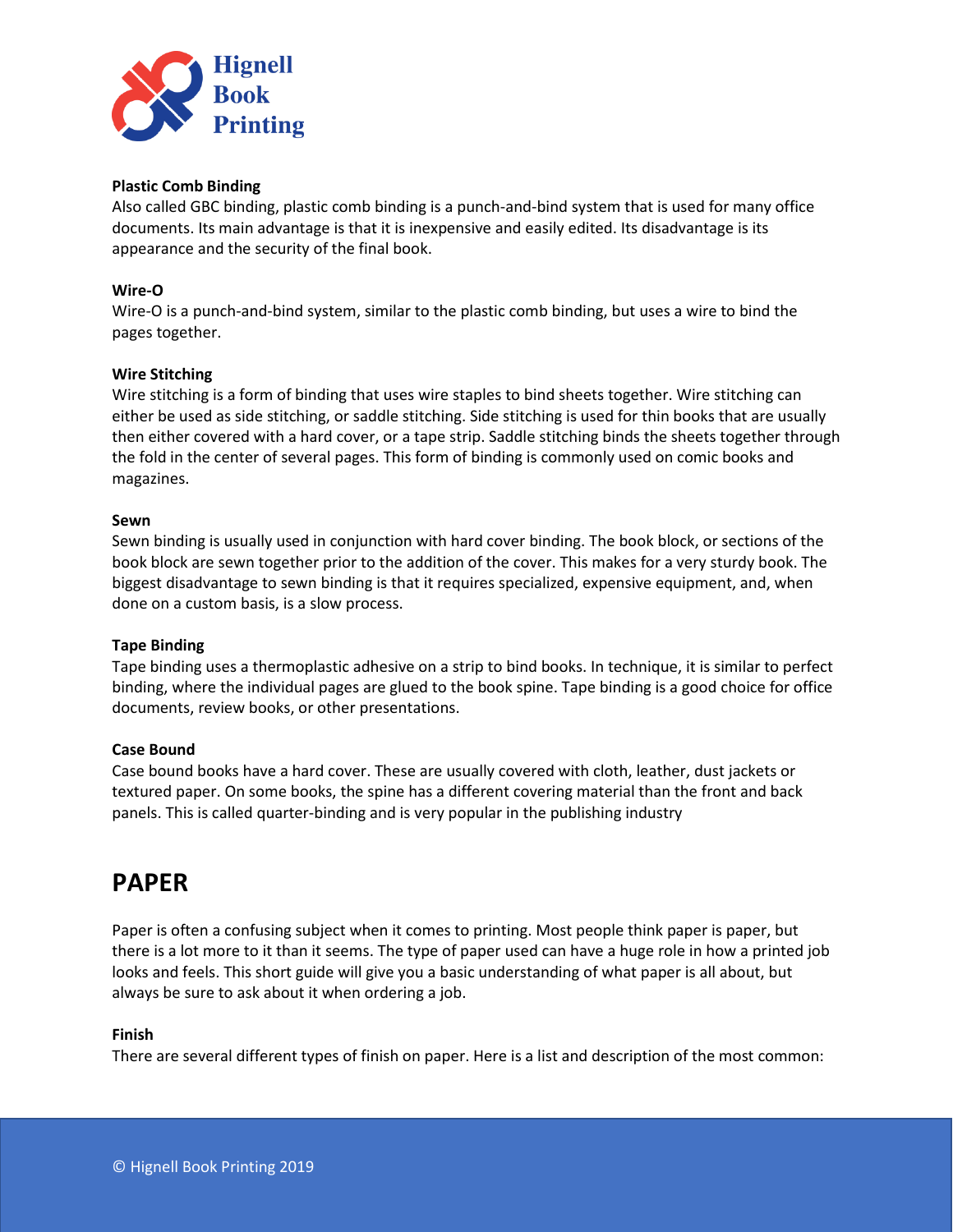

Wove or Smooth - A smooth uncoated surface.

Laid - A paper that is manufactured with textured lines on its surface, often used for business stationery such as letterheads, envelopes and business cards.

Linen - Similar to a laid finish, this paper has textured lines on the surface of the sheet, but they are finer and more regular than those that appear on a laid finish stock. This paper is also used frequently for business stationery.

Laser - A paper that is guaranteed to be compatible with laser printers.

Coated - A paper with a waxy finish (shiny or matte).

Uncoated - A paper with an untreated surface that is dull and unreflective.

Coated One Side (C1S) - A cover stock that has a coating on one side and is dull on the reverse side. Coated Two Sides (C2S) - A cover stock that has a coating on both sides.

# **Weight**

The weight of a paper refers to its thickness and is measured in pounds (calculated by pounds per 1000 sheets). The higher the number, the more weight (thickness) a paper has. It is important to remember however, that weight is realitive to the type of paper being measured. You may see 100lb cover stock and 100lb text stock, and think that they are the same thickness, but they are really quite different. A 100lb stock is thick compared to a lower weighted stock of the same type. 60lb text is thinner than 100lb text, but 100lb text may still be thinner than a 60lb cover stock.

# **Opacity**

A paper's opacity is determined by its weight, ingredients and absorbency. Opacity indicates how much printing will show through on the reverse side of a sheet. Opacity is measured in a percentage. Complete opacity is 100% and complete transparency is 0%.

# **Brightness**

The brightness of a sheet of paper measures the percentage of a wavelength of blue light it reflects. The brightness of a piece of paper is typically expressed on a scale of 1 to 100 with 100 being the brightest. Most papers reflect 60-90% of light. The brightness of a paper affects readability, the perception of ink color and the contrast between light and dark hues.

# **Types of Paper**

Offset - Also known as book or text paper, offset paper can have a coated or uncoated finish. Offset paper is thinner and lightweight. It is often used for publication interior sheets, brochures & flyers, and letterheads. Common offset weights: 50#, 60#, 70#, 80#, 100#.

Bond - Bond or writing papers are most often used for letterheads. Common bond weights: 20#, 24#, 28#.

Cover - Cover stocks are heavy in weight, rigid and not easily folded. These papers are generally used for publication covers, business cards, greeting cards, folders, and postcards. They can have coated or uncoated finishes. Common weights for cover stocks include: 65#, 80#, 100#, 120#, 10pt. and 12pt.

Tag - Tag paper is a dense grade of paper that is strong, durable, and water resistant. Tag paper is typically used for hanging tags such as store tags on clothing or other products.